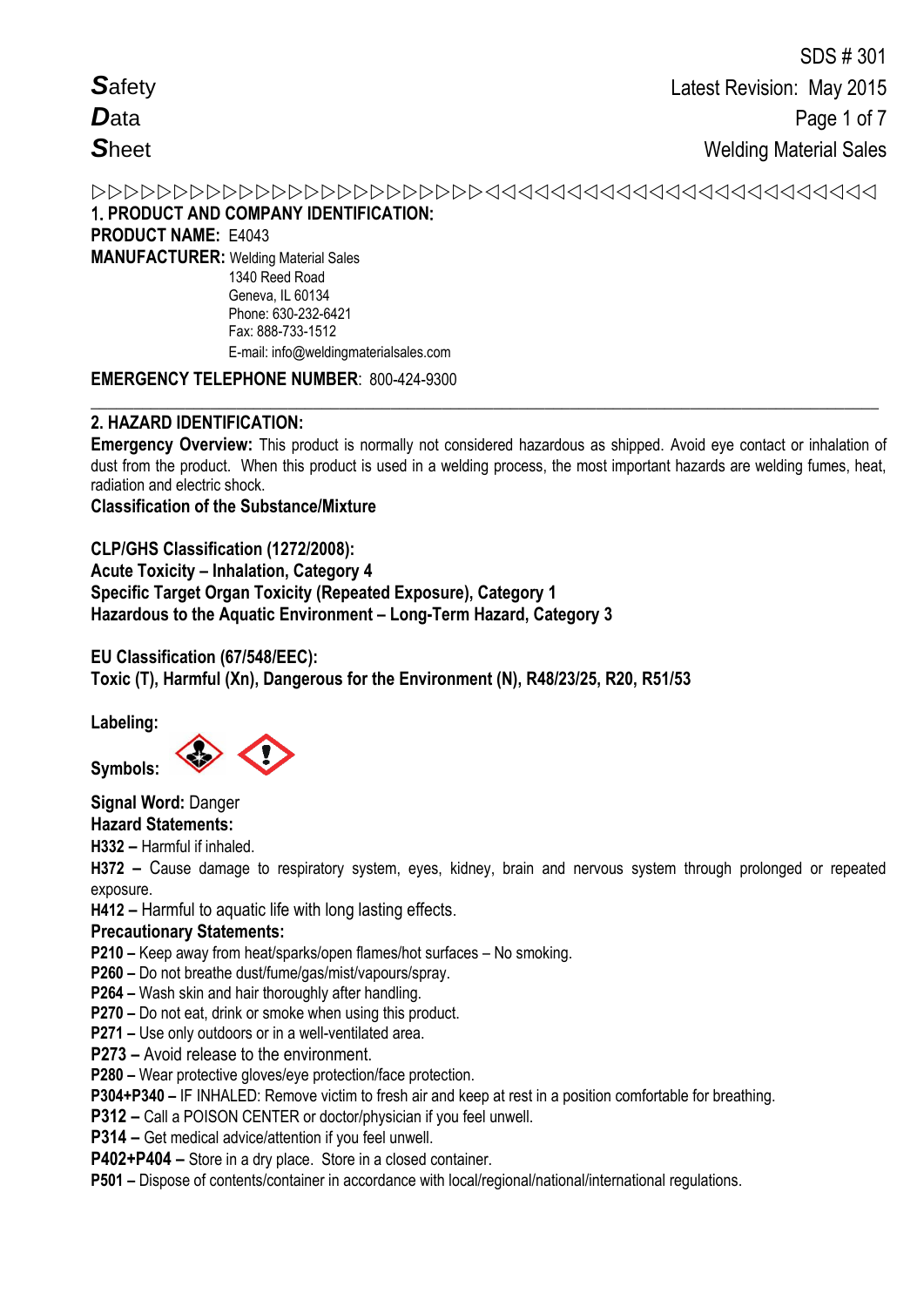# 

**\_\_\_\_\_\_\_\_\_\_\_\_\_\_\_\_\_\_\_\_\_\_\_\_\_\_\_\_\_\_\_\_\_\_\_\_\_\_\_\_\_\_\_\_\_\_\_\_\_\_\_\_\_\_\_\_\_\_\_\_\_\_\_\_\_\_\_\_\_\_\_\_\_\_\_\_\_\_\_\_\_\_\_\_\_\_\_**

| 3. COMPOSITION / INFORMATION ON INGREDIENTS: |            |           |                            |                             |                 |                                                                       |                                                                                                                                          |
|----------------------------------------------|------------|-----------|----------------------------|-----------------------------|-----------------|-----------------------------------------------------------------------|------------------------------------------------------------------------------------------------------------------------------------------|
| <b>Chemical Identity</b>                     | CAS#       | Range %   | <b>OSHA PEL</b><br>(mg/m3) | <b>ACGIH-TLV</b><br>(mg/m3) | Carcinogenicity | <b>EU Classification</b><br>(67/548/EEC)                              | <b>CLP/GHS Classification</b><br>(1272/2008)                                                                                             |
| Potassium<br><b>Chloride</b>                 | 7447-40-7  | $10 - 20$ | <b>NR</b>                  | <b>NR</b>                   | No              | <b>Not Dangerous</b>                                                  | <b>Not Hazardous</b>                                                                                                                     |
| Sodium<br><b>Chloride</b>                    | 7647-14-5  | $10 - 20$ | <b>NR</b>                  | <b>NR</b>                   | No              | <b>Not Dangerous</b>                                                  | <b>Not Hazardous</b>                                                                                                                     |
| Aluminum<br><b>Fluoride</b>                  | 7784-18-1  | $1 - 11$  | $2.5$ (as F)               | $2.5$ (as F)                | No              | $\mathbf{X}_{(Xn)}$ R22,<br>(Xi) R36/37/38                            | (H302) Acute Tox. $4 \diamondsuit$<br>(H315) Skin Irrit $2 \diamond$ .<br>(H319) Eye Irrit 2A $\textcircled{\frown}$<br>(H335) STOT SE 3 |
| <b>Lithium Cryolite</b>                      | 13821-20-0 | $10 - 20$ | $2.5$ (as F)               | $2.5$ (as F)                | No              | $\mathbf{X}_{(Xn)}$ R20<br>(T) R48/23/25<br>$\frac{1}{2}$ (N), R51/53 | (H332) Acute Tox. $4 \diamondsuit$<br>(H372) STOT RE 1<br>(H411) Aquatic C. 2                                                            |
| Potassium<br>Cryolite                        | 13775-52-5 | $1 - 11$  | $2.5$ (as F)               | $2.5$ (as F)                | No              | (Xi) R36/37/38                                                        | (H315) Skin Irrit $2 \leq$<br>(H319) Eye Irrit 2A<br>(H335) STOT SE 3                                                                    |
| #Aluminum                                    | 7429-90-5  | 45-55     | 15                         | 10                          | <b>No</b>       | Ò<br>$(F)$ R <sub>11</sub> – R <sub>15</sub>                          | (H228) Flam. Sol. 2<br>(H261) Water-react. $3 \leq 1$                                                                                    |
| <b>Silicon</b>                               | 7440-21-3  | $0 - 10$  | 5 (as SiO2)                | 3 (as SiO2)                 | No              | ٥<br>(F) R11                                                          | (H228) Flam. Sol. 2                                                                                                                      |

**Important** This section covers the materials of which the products manufactured. The fumes and gases produced during normal use of this product are covered in section 10. The term "Hazardous" in "Hazardous Material" should be interpreted as a term required and defined in OSHA Hazard Communication Standard 29CFR 1910-1200 and it does not necessarily imply the existence of hazard. The chemicals or compounds reportable by Section 313 of SARA are marked by the symbol #.

**\_\_\_\_\_\_\_\_\_\_\_\_\_\_\_\_\_\_\_\_\_\_\_\_\_\_\_\_\_\_\_\_\_\_\_\_\_\_\_\_\_\_\_\_\_\_\_\_\_\_\_\_\_\_\_\_\_\_\_\_\_\_\_\_\_\_\_\_\_\_\_\_\_\_\_\_\_\_\_\_\_\_\_\_\_\_\_**

## **4. FIRST AID MEASURES:**

**Inhalation**: Remove to fresh air immediately or administer oxygen. Get medical attention immediately.

**Skin**: Flush skin with large amounts of water. If irritation develops and persists, get medical attention.

**Eye:** Flush eyes with water for at least 15 minutes. Get medical attention.

**Ingestion:** Obtain medical attention immediately if ingested.

**Electric Shock:** Disconnect and turn off the power. Use a nonconductive material to pull victim away from contact with live parts or wires. Immediately contact a physician.

**\_\_\_\_\_\_\_\_\_\_\_\_\_\_\_\_\_\_\_\_\_\_\_\_\_\_\_\_\_\_\_\_\_\_\_\_\_\_\_\_\_\_\_\_\_\_\_\_\_\_\_\_\_\_\_\_\_\_\_\_\_\_\_\_\_\_\_\_\_\_\_\_\_\_\_\_\_\_\_\_\_\_\_\_\_\_\_\_\_\_**

## **5. FIRE-FIGHTING MEASURES:**

**Suitable Extinguishing Media:** Use water spray, alcohol-resistant foam, dry chemical or carbon dioxide. Welding arcs and sparks can ignite combustible and flammable materials. Use the extinguishing media recommended for the burning material and fire situation.

**Unsuitable Extinguishing Media:** Do not use water on molten metal. Large fires may be flooded with water from a distance.

**Specific Hazards Arising From Chemical:** Hydrogen chloride gas, Potassium oxides, Hydrogen fluoride, Aluminum oxide, Silicon oxides

**Protective Equipment:** Fire fighters should wear complete protective clothing including self-contained breathing apparatus.

**\_\_\_\_\_\_\_\_\_\_\_\_\_\_\_\_\_\_\_\_\_\_\_\_\_\_\_\_\_\_\_\_\_\_\_\_\_\_\_\_\_\_\_\_\_\_\_\_\_\_\_\_\_\_\_\_\_\_\_\_\_\_\_\_\_\_\_\_\_\_\_\_\_\_\_\_\_\_\_\_\_\_\_\_\_\_\_\_\_**

## **6. ACCIDENTAL RELEASE MEASURES:**

**Personal Precautions:** Refer to section 8.

**Environment Precautions:** Refer to section 13.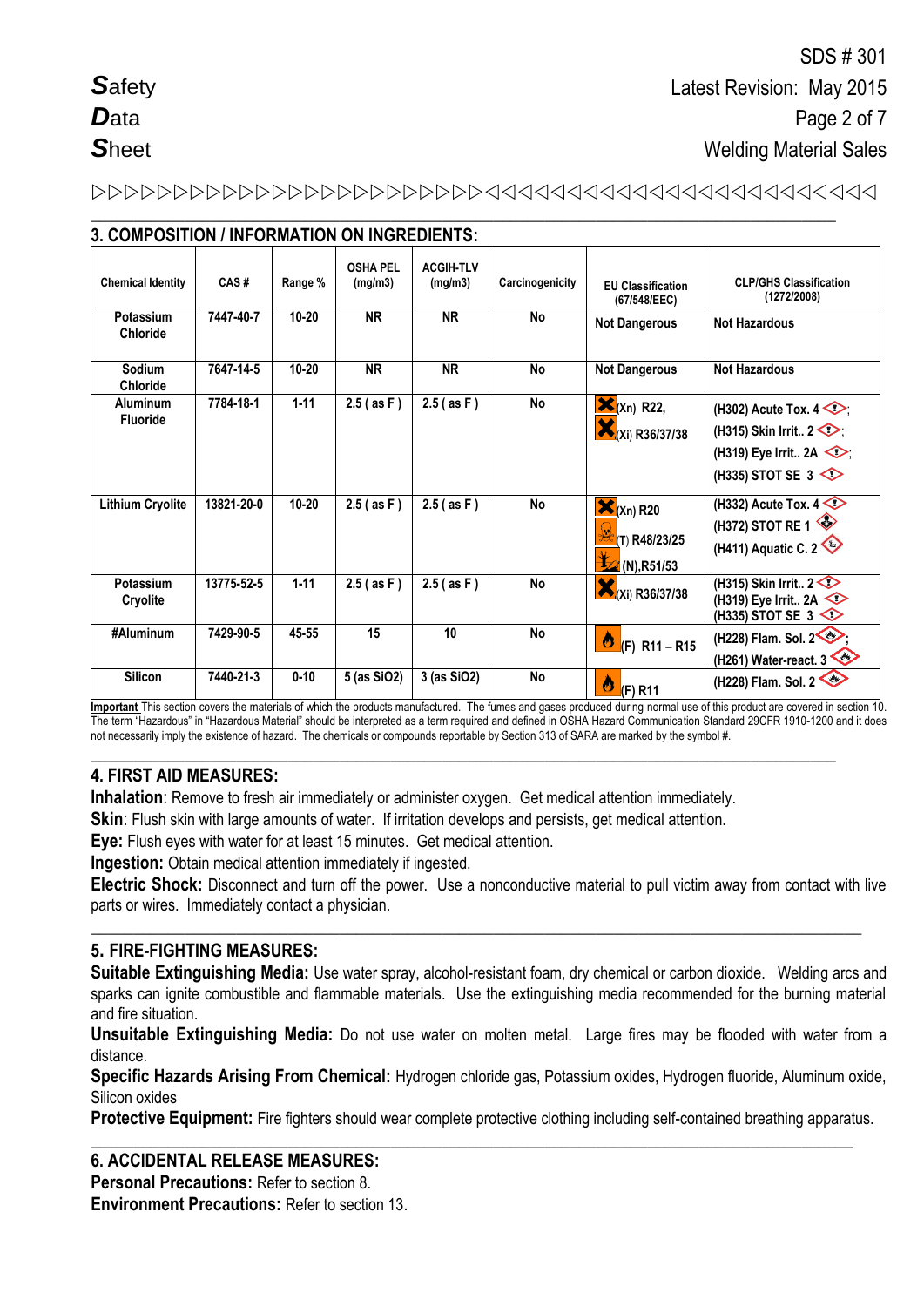**Cleaning Measures:** Solid objects may be picked up and placed into a container. Liquids or pastes should be scooped up and placed into a container. Wear proper protective equipment while handling these materials. Do not discard as refuse.

#### **\_\_\_\_\_\_\_\_\_\_\_\_\_\_\_\_\_\_\_\_\_\_\_\_\_\_\_\_\_\_\_\_\_\_\_\_\_\_\_\_\_\_\_\_\_\_\_\_\_\_\_\_\_\_\_\_\_\_\_\_\_\_\_\_\_\_\_\_\_\_\_\_\_\_\_\_\_\_\_\_\_\_\_\_\_\_\_\_\_\_\_\_ 7. HANDLING AND STORAGE:**

**Precautions for Safe Handling:** Handle with care to avoid stings or cuts. Wear gloves when handling welding consumables. Avoid exposure to dust. Do not ingest. Some individuals can develop an allergic reaction to certain materials. Retain all warning and identity labels.

**Conditions for Safe Storage:** Store in dry place in closed packages. Keep separate from chemical substances like acids and strong bases, which could cause chemical reactions.

#### **\_\_\_\_\_\_\_\_\_\_\_\_\_\_\_\_\_\_\_\_\_\_\_\_\_\_\_\_\_\_\_\_\_\_\_\_\_\_\_\_\_\_\_\_\_\_\_\_\_\_\_\_\_\_\_\_\_\_\_\_\_\_\_\_\_\_\_\_\_\_\_\_\_\_\_\_\_\_\_\_\_\_\_\_\_\_ 8. EXPOSURE CONTROLS/ PERSONAL PROTECTION:**

**Engineering Controls:** Avoid exposure to welding fumes, radiation, spatter, electric shock, heated materials and dust. Ensure sufficient ventilation, local exhaust, or both, to keep welding fumes and gases from breathing zone and general area. Keep work place and protective clothing clean and dry. Train welders to avoid contact with live electrical parts and insulate conductive parts. Check condition of protective clothing and equipment on a regular basis.

**Exposure limits:** Use industrial hygiene equipment to ensure that exposure does not exceed applicable national exposure limits. The limits defined under section 3 can be used as guidance. Unless noted, all values are for 8 hour time weighted average. For information about welding fume analysis refer to section 10.

**Biological limits:** No available data

## **Personal protection:**

**Respiratory protection:** Use an air purifying dust respirator when welding or brazing in a confined space, or when local exhaust or ventilation is not sufficient to keep exposure values within safe limits.

**Hands protection:** Wear appropriate gloves to prevent skin contact.

## **EN 12477: Protection gloves for welders**

| <b>Requirements (EN Levels)</b> | Type A | <b>Type B</b> |
|---------------------------------|--------|---------------|
| <b>Abrasion (Cycles)</b>        | 2(500) | 1(100)        |
| Cut (Factor)                    | 1(1.2) | 1(1.2)        |
| <b>Tear (Newton)</b>            | 2(25)  | 1(10)         |
| <b>Puncture (Newton)</b>        | 2(60)  | 1(20)         |
| <b>Burning Behaviour</b>        | 3      | $\mathbf 2$   |
| <b>Contact Heat</b>             | 1      | 1             |
| <b>Convective Heat</b>          | 2      | ۰             |
| <b>Small Splashes</b>           | 3      | 2             |
| <b>Dexterity</b>                | 1 (11) | 4 (6.5)       |

Type B gloves are recommended when high dexterity is required as for TIG welding, while type A gloves are recommended for other welding processes. The contact temp (ºC) is 100 and the threshold time (seconds) >15.

**Eyes protection:** Welder's helmet or face shield with colour absorbing lenses. Shield and filter to provide protection from harmful UV radiation, infra red and molten metal approved to standard EN379. Filter shade to be a minimum of shade 9.

**Skin protection:** Heat-resistant protective clothing. Wear safety boots, apron, arm and shoulder protection. Keep protective clothing clean and dry. Clothing should be selected to suit the level, duration and purpose of the welding activity.

| Class 1                          |                          |  |
|----------------------------------|--------------------------|--|
| <b>Impact of Spatter</b>         | <b>15 Drops</b>          |  |
| <b>Heat Transfer (radiation)</b> | RHTI 24 $\geq$ 7 seconds |  |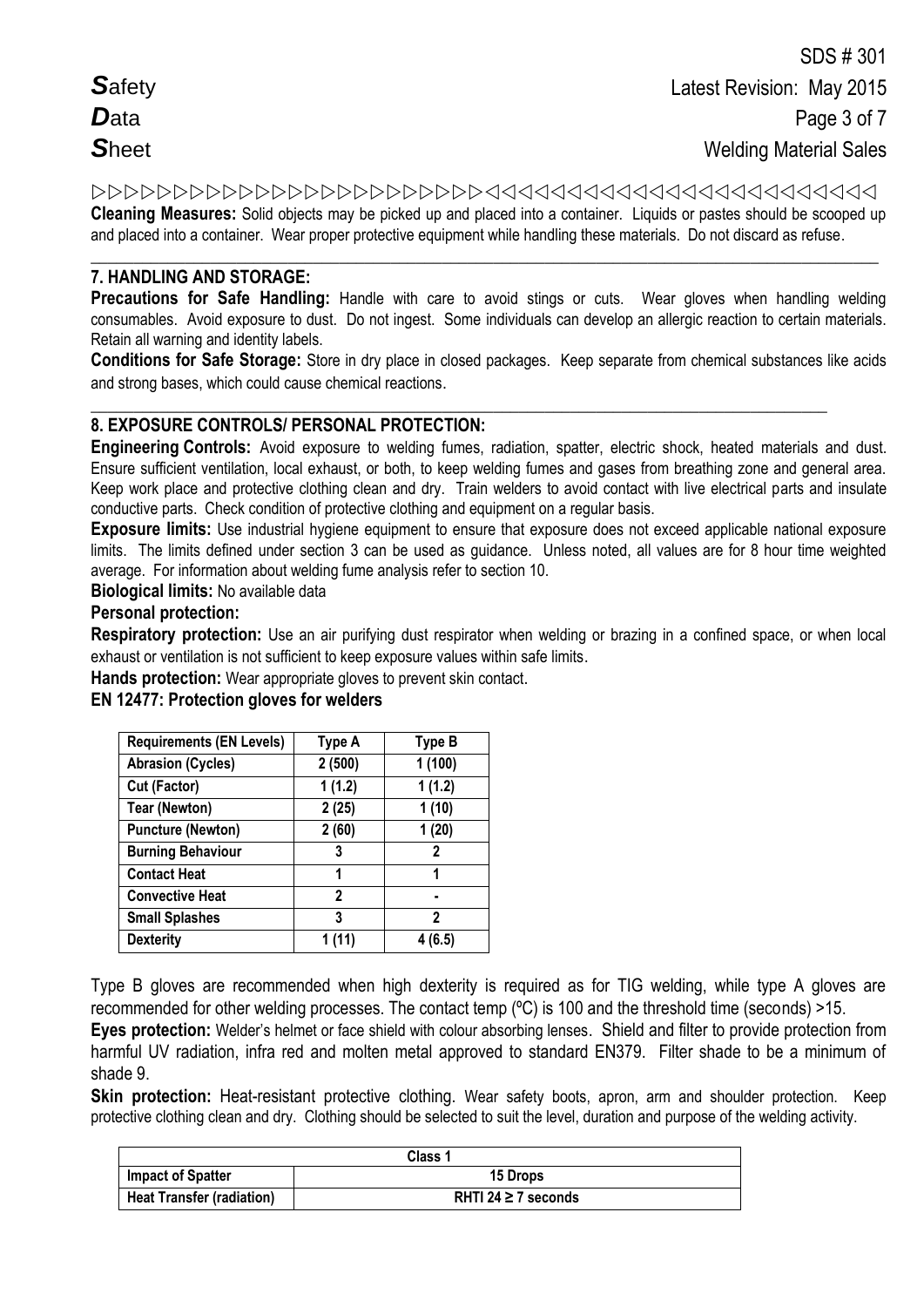|                   | SDS # 30T                                                |
|-------------------|----------------------------------------------------------|
| <b>Safety</b>     | Latest Revision: May 2015                                |
| <b>D</b> ata      | Page 4 of 7                                              |
| <b>Sheet</b>      | <b>Welding Material Sales</b>                            |
|                   |                                                          |
| <b>Process</b>    | Manual welding with light formation of spatter and drops |
|                   | <b>Gas Welding</b>                                       |
|                   | <b>TIG Welding</b><br>٠                                  |
|                   | <b>MIG Welding</b><br>$\bullet$                          |
|                   | Micro plasma welding                                     |
|                   | <b>Brazing</b><br>٠                                      |
|                   | <b>Spot Welding</b>                                      |
|                   | MMA Welding (with rutile-covered electrode)              |
| Environmental     | <b>Operation of machines</b>                             |
| <b>Conditions</b> | Oxygen cutting machines                                  |

 $\overline{O}$  $\overline{O}$   $\overline{O}$   $\overline{O}$   $\overline{O}$ 

| <b>Heat Transfer (radiation)</b> | RHTI 24 $\geq$ 16 seconds                                                          |
|----------------------------------|------------------------------------------------------------------------------------|
| <b>Process</b>                   | Manual welding with heavy formation of spatter and drops                           |
|                                  | MMA welding (with basic or cellulose-covered electrodes)<br>$\bullet$              |
|                                  | MAG welding (with CO2 or mixed gases)<br>$\bullet$                                 |
|                                  | <b>MIG Welding (with high current)</b><br>$\bullet$                                |
|                                  | Self shielded flux core arc welding<br>$\bullet$                                   |
|                                  | <b>Plasma cutting</b><br>$\bullet$                                                 |
|                                  | Gouging                                                                            |
|                                  | Oxygen cutting<br>$\bullet$                                                        |
|                                  | <b>Thermal spraying</b>                                                            |
| Environmental                    | <b>Operation of machines</b>                                                       |
| <b>Conditions</b>                | In confined spaces<br>$\bullet$                                                    |
|                                  | At overhead welding/cutting or in comparable constrained<br>$\bullet$<br>positions |

**\_\_\_\_\_\_\_\_\_\_\_\_\_\_\_\_\_\_\_\_\_\_\_\_\_\_\_\_\_\_\_\_\_\_\_\_\_\_\_\_\_\_\_\_\_\_\_\_\_\_\_\_\_\_\_\_\_\_\_\_\_\_\_\_\_\_\_\_\_\_\_\_\_\_\_\_\_\_\_\_\_\_\_\_\_\_\_\_\_\_\_\_**

 **Plasma cutting machines Resistance welding machines Machines for thermal spraying**

**Class 2**

**Bench welding**

**Impact of Spatter 25 Drops**

## **9. PHYSICAL AND CHEMICAL PROPERTIES:**

**Appearance:** Solid. **Color:** None Odor**:** Odorless **Odor Threshold:** Not Available **pH Value:** Not Available **Melting Point/Melting Range: :** 1220° F, 660° C **Freezing Point:** Not Available **Boiling Point/Boiling Range: :** 4566° F, 2519° C **Flash point:** Not Available **Evaporation Rate:** Not Available **Self-in flammability:** Not Available **Explosion limits:** Not Available **Vapor pressure:** Not Available **Vapor density:** Not Available **Density at 20ºC:** Not Available **Relative density:** 6-9 g/cm3 **Solubility:** Insoluble in water.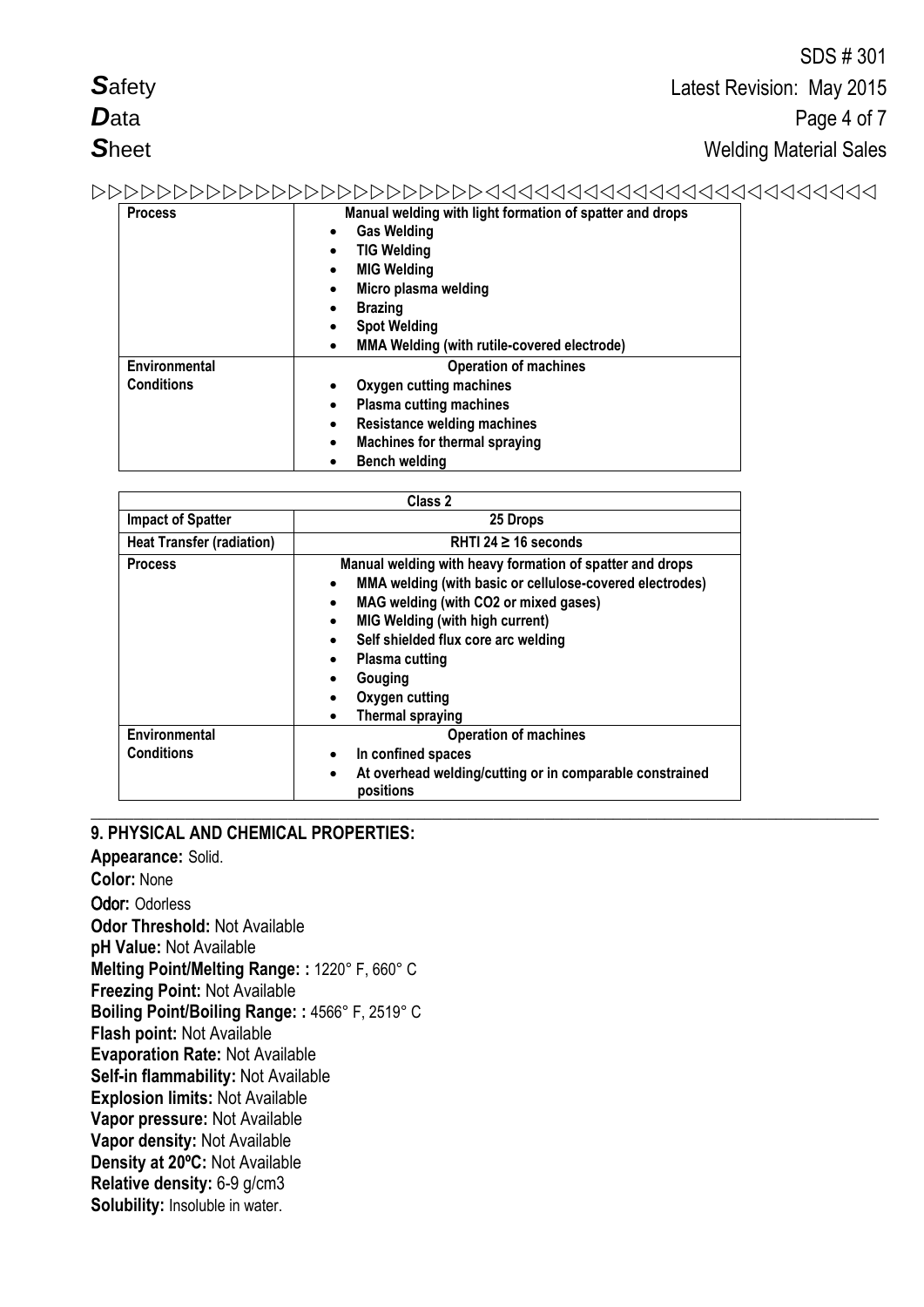**Safety**  $\mathbf{D}_{\text{ata}}$  $Sh$ eet

# 

Partition coefficient: Not Available **Auto-ignition temperature: Not Available Decomposition temperature: Not Available** Other Information: No available data.

## **10. STABILITY AND REACTIVITY:**

**Chemical Stability:** This product is stable under normal conditions.

Hazardous Reactions: Contact with chemical substances like acids or strong bases cause generation of gas.

**Conditions to Avoid: Not applicable.** 

Incompatible Materials: Reacts with acid.

Hazardous Decomposition Products: When this product is used in a welding process, hazardous decomposition product would include those from volatilization, reaction or oxidation of the material listed in section 3 and those from the base metal and coating. The amount of fumes generated from this product varies with welding parameters and dimensions.

Refer to applicable national exposure limits for fume compounds, including those exposure limits for fume compounds found in section 3. Reasonably expected gaseous products would include carbon oxides, nitrogen oxides and ozone. Air contaminants around the welding area can be affected by the welding process and influence the composition and quality of fumes and gases produced.

# **11. TOXICOLOGICAL INFORMATION:**

Signs and Symptoms of Overexposure: Inhalation of welding fumes and gases can be dangerous to your health. Classification of welding fumes is difficult because of varying base materials, coatings, air contaminants and processes. The Internal Agency for Research on Cancer has classified welding fumes as possible carcinogenic to humans (Group 2B).

Acute Effects: Overexposure to welding fumes may result in symptoms like metal fume fever, dizziness, nausea, dryness or irritation of the nose, throat or eyes. Signs and symptoms of Potassium Chloride exposure are hyperkalaemia, nausea, vomiting, abdominal pain, diarrhea, constipation, paraesthesia, thirst, dizziness, rash, pruritus, weakness, muscle cramps, minor psychiatric changes and minor visual changes. May cause sensitization by skin contact.

| LD/LC50 Values that are relevant for classification |             |                                 |
|-----------------------------------------------------|-------------|---------------------------------|
| Potassium Chloride 7447-40-7                        |             |                                 |
|                                                     | <b>LC50</b> | 880 mg/l (96h) (fathead minnow) |

| LD/LC50 Values that are relevant for classification |      |                  |  |
|-----------------------------------------------------|------|------------------|--|
| Aluminum Fluoride 7784-18-1                         |      |                  |  |
| Oral                                                | LD50 | 1800 mg/kg (rat) |  |
| <b>LC50</b><br>8.4 mg/l (3d) (fresh water algae)    |      |                  |  |

| LD/LC50 Values that are relevant for classification |             |                                          |  |
|-----------------------------------------------------|-------------|------------------------------------------|--|
| Aluminum 7429-90-5                                  |             |                                          |  |
| Oral                                                | LD50        | >15900 mg/kg (rat)                       |  |
| <b>Inhalation</b>                                   | <b>LC50</b> | $> 888 \text{ mg/L}/4 \text{ hr.}$ (rat) |  |
| <b>LC50</b><br>.12 mg/l (96h) (rainbow trout)       |             |                                          |  |

| LD/LC50 Values that are relevant for classification |  |  |
|-----------------------------------------------------|--|--|
| Silicon 7440-21-3                                   |  |  |
| Oral<br>3160 mg/kg (rat)<br><b>LD50</b>             |  |  |

**Chronic Effects:** Overexposure to welding fumes may affect pulmonary function.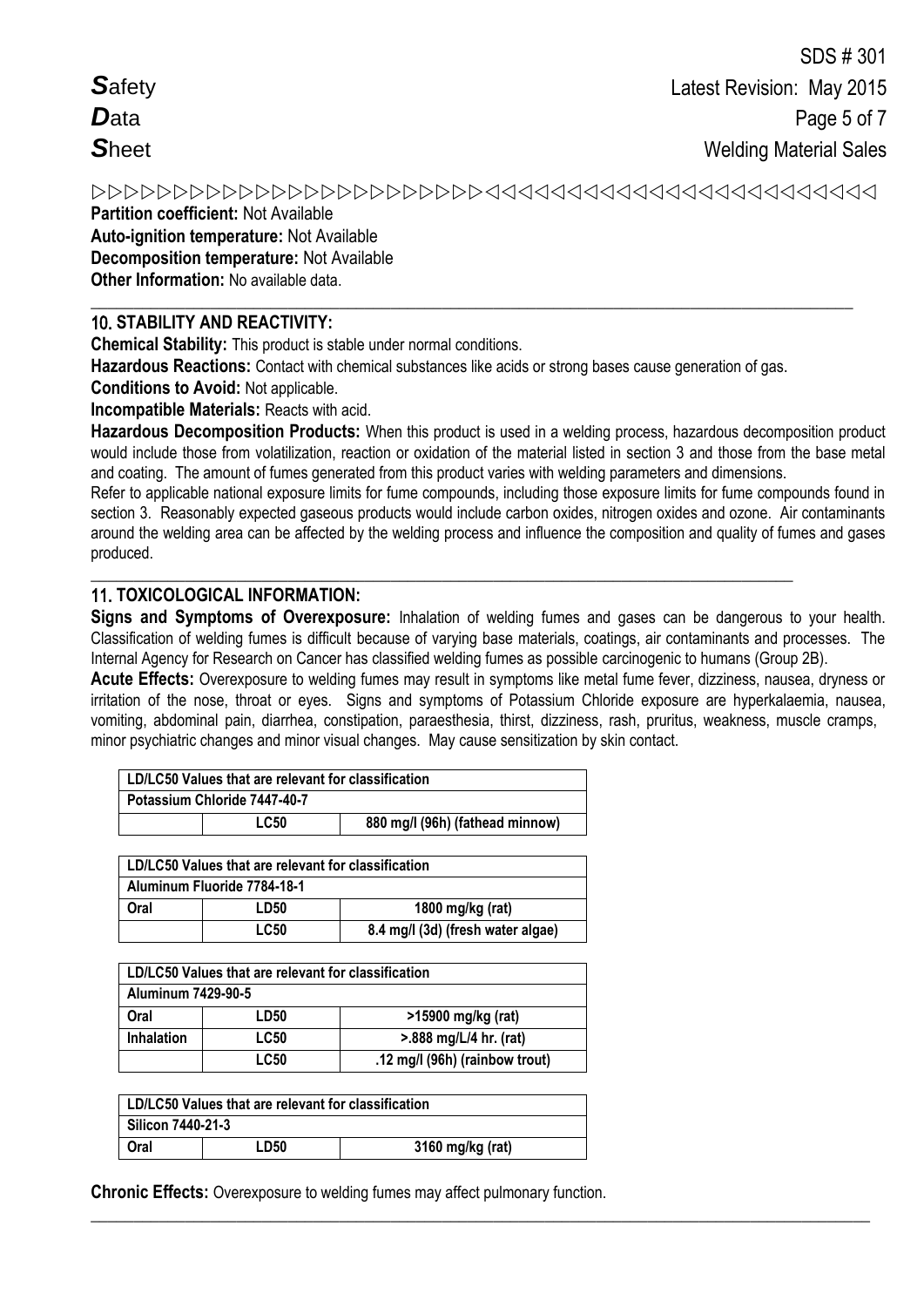## **12. ECOLOGICAL INFORMATION:**

**Toxicity:** Welding rods contain metals which are considered to be very toxic towards aquatic organisms. Finely divided welding rods are therefore considered harmful to aquatic organisms.

**Persistence and Degradability:** The welding rods consist of elements that can not degrade any further in the environment.

**Bio accumulative Potential:** Welding rods contain heavy metals which bio accumulates in the food chain. The following figures are the bio concentration factor (BCF) for the substances on their own.

BCF:

Aluminum, BCF: 18

**Mobility in Soil:** Welding rods are not soluble in water or soil. Particles formed by working welding rods can be transported in the air.

**Other Adverse Effects:** In massive form, welding rods present no hazards to the aquatic environment.

Welding materials could degrade into components originating from the materials used in the welding process. Avoid exposure to conditions that could lead to accumulation in soils or groundwater. Harmful to aquatic organisms, may cause long-term adverse effects in the aquatic environment.

**\_\_\_\_\_\_\_\_\_\_\_\_\_\_\_\_\_\_\_\_\_\_\_\_\_\_\_\_\_\_\_\_\_\_\_\_\_\_\_\_\_\_\_\_\_\_\_\_\_\_\_\_\_\_\_\_\_\_\_\_\_\_\_\_\_\_\_\_\_\_\_\_\_\_\_\_\_\_\_\_\_\_\_\_\_\_\_\_\_\_\_\_**

## **13. DISPOSAL CONSIDERATIONS:**

**Product:** For product elimination, consult recycling companies or appropriate local authority.

**Package:** May be disposed in approved landfills provided local regulations are observed.

## **14. TRANSPORT INFORMATION:**

**UN-number:** Welding rods are not classified as dangerous goods for transport and has no UN number.

**\_\_\_\_\_\_\_\_\_\_\_\_\_\_\_\_\_\_\_\_\_\_\_\_\_\_\_\_\_\_\_\_\_\_\_\_\_\_\_\_\_\_\_\_\_\_\_\_\_\_\_\_\_\_\_\_\_\_\_\_\_\_\_\_\_\_\_\_\_\_\_\_\_\_\_\_\_\_\_\_**

**UN proper shipping name:** Welding rods are not classified as dangerous goods for transport and has no UN proper shipping name.

**Transport hazard class:** Welding rods are not classified as dangerous goods for transport.

**Packing group:** There are not any special precautions with which a user should or must comply or be aware of in connection with transport or convevance either within or outside premises.

**Environmental hazards:** Welding rods are not environmentally hazardous according to the criteria of the UN Model Regulations (as reflected in the IMDG Code, ADR, RID and AND) and/or a marine pollutant to the IMDG Code.

**Special precautions for users:** There are not any special precautions which a user should or must comply or be aware of in connection with transport or conveyance either within or outside premises of the welding rod.

**Transport in Bulk According to Annex III MARPOL 73/78 and the IBC Code:** Welding rods in massive form do not subject under MARPOL 73/78 and the IBC Code. Not applicable – product is transported only in packaged form.

**\_\_\_\_\_\_\_\_\_\_\_\_\_\_\_\_\_\_\_\_\_\_\_\_\_\_\_\_\_\_\_\_\_\_\_\_\_\_\_\_\_\_\_\_\_\_\_\_\_\_\_\_\_\_\_\_\_\_\_\_\_\_\_\_\_\_\_\_\_\_\_\_\_\_\_\_\_\_\_\_\_\_\_\_\_\_\_\_\_\_\_\_**

## **15. REGULATORY INFORMATION:**

**Safety, health and environment regulations/legislation specific for the substance or mixture:** Read and understand the manufacturer's instructions, your employer's safety practices and the health and safety instructions on the label. Observe any federal and local regulations. Take precautions when welding and protect yourself and others.

**Warning:** Welding fumes and gases are hazardous to your health and may damage lungs and other organs. Use adequate ventilation.Electric shock can kill. Arc rays and sparks can injure eyes and burn skin. Wear correct hand, head, eye and body protection.

## **Chemical safety assessment:** No

USA: Under the OSHA Hazard Communication Standard, this product is considered hazardous. This product contains or produces a chemical known to the state of California to cause cancer and birth defects (or other reproductive harm). (California Health & Safety Code § 25249.5 et seq.) United States EPA Toxic Substance Control Act: All constituents of this product are on the TSCA inventory list or are excluded from listing.

#### **EPCRA/SARA Title III Toxic Chemicals**

The following metallic components are listed as SARA 313 "Toxic Chemicals" and potential subject to annual SARA reporting. See Section 3 for weight percentage.